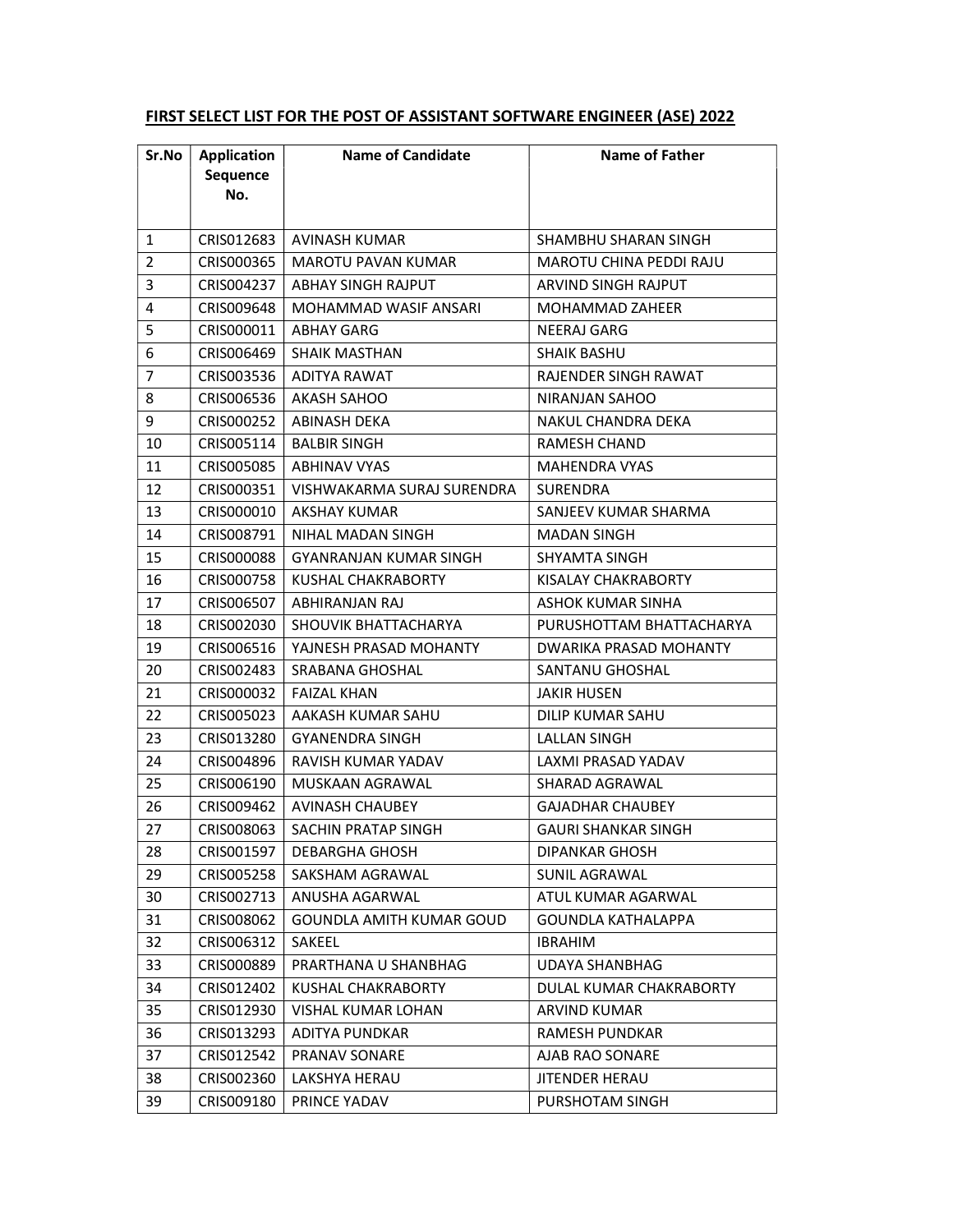| 40 | CRIS006048 | <b>AMIT KUMAR</b>          | SITA RAM PRASAD SINGH      |
|----|------------|----------------------------|----------------------------|
| 41 | CRIS004808 | <b>MANAS VATS</b>          | RAJEEV KUMAR JHA           |
| 42 | CRIS000468 | BHAWNA JOSHI               | <b>MANOHAR DATT JOSHI</b>  |
| 43 | CRIS000544 | VUDATHA VENKATA NARENDRA   | VUDATHA SIVA KOTESWARA RAO |
| 44 | CRIS006689 | ISHAN KANSAL               | DINESH KUMAR KANSAL        |
| 45 | CRIS005953 | <b>VISHAL SINGH</b>        | UPENDRA PRATAP SINGH       |
| 46 | CRIS005550 | ADITYA RAJ                 | <b>SUDHIR KUMAR</b>        |
| 47 | CRIS002447 | TAHIR AMIN BHAT            | MOHD AMIN BHAT             |
| 48 | CRIS004926 | <b>APEKSHA MODI</b>        | MANOJ MODI                 |
| 49 | CRIS004927 | <b>GAURAV SINGH</b>        | <b>RAJESH SINGH</b>        |
| 50 | CRIS007515 | ANIRUDH SHARMA             | SH RAJESH KUMAR SHARMA     |
| 51 | CRIS004365 | <b>PRADEEP NEGI</b>        | KUNWAR SINGH NEGI          |
| 52 | CRIS009649 | RAJEEV DUBEY               | RAM SEWAK DUBEY            |
| 53 | CRIS002333 | <b>LOVEJEET SINGH</b>      | <b>SANTOKH SINGH</b>       |
| 54 | CRIS009018 | PYLA VENKATESH             | P MANMADHA RAO             |
| 55 | CRISO00195 | DEEPAK KUMAR               | UDAY NARAYAN SAH           |
| 56 | CRIS012638 | MOHIT GUPTA                | LATE MAHENDRA GUPTA        |
| 57 | CRIS000736 | <b>ANMOL JAIN</b>          | ABHAY KUMAR JAIN           |
| 58 | CRIS004596 | <b>VIVEK BHARTI</b>        | <b>RANJIT SAW</b>          |
| 59 | CRIS009378 | NITESH PATIDAR             | VIJENDRA PATIDAR           |
| 60 | CRIS008299 | SUMIT KUMAR CHAUDHARY      | VINOD KUMAR CHAUDHARY      |
| 61 | CRIS003023 | PARUL JAIN                 | <b>MANOJ KUMAR JAIN</b>    |
| 62 | CRIS008771 | <b>CHANDAN KUMAR SINGH</b> | SRI RAM SINGH              |
| 63 | CRIS004122 | DEBABRATA PRADHAN          | SAILENDRA KUMAR PRADHAN    |
| 64 | CRIS000668 | DEEPSHIKHA GUPTA           | LAKSHMI PRASAD GUPTA       |
| 65 | CRIS002355 | PALAK JAIN                 | PRAVEEN JAIN               |
| 66 | CRIS008621 | RAHUL KUMAR SAHU           | <b>MOTI LAL SAHU</b>       |
| 67 | CRIS010297 | KANCHAN BHAGTANI           | <b>VISHNU BHAGTANI</b>     |
| 68 | CRIS000119 | ABHISHEK GAUTAM            | <b>JAIPRAKASH GAUTAM</b>   |
| 69 | CRIS008841 | SARVAIYA KARTIK SUNIL      | <b>SUNIL</b>               |
| 70 | CRIS009039 | PRANJAL BHAWSAR            | DEVENDRA BHAWSAR           |
| 71 | CRIS005409 | RAGHVENDRA PRATAP SINGH    | ANJANI KUMAR SINGH         |
| 72 | CRIS005502 | SHUBHANGI SHREYA           | DHARM NATH PRASAD          |
| 73 | CRIS003885 | <b>MAYANK CHOKSEY</b>      | <b>RAMSWARUP CHOKSEY</b>   |
| 74 | CRIS000025 | AKASH SAHOO                | PRAKASH CHANDRA SAHOO      |
| 75 | CRIS013365 | KARANAM ANILBABU           | K JAGGA RAO                |
| 76 | CRIS002433 | <b>AVINASH KUMAR</b>       | LATE ASHOK KUMAR MAHTO     |
| 77 | CRIS000296 | RISHIKESH PASWAN           | DHARMDEV RAM               |
| 78 | CRIS000818 | <b>NRIPESH KUMAR</b>       | KRISHNA KUMAR CHAURASIA    |
| 79 | CRIS007583 | <b>SHIVANG SAHU</b>        | <b>SURENDRA SAHU</b>       |
| 80 | CRIS006746 | AKASH MUKHOPADHYAY         | RATAN KUMAR MUKHOPADHYAY   |
| 81 | CRIS000056 | UTKARSH SUBHASH GAIKWAD    | <b>SSUBHASH</b>            |
| 82 | CRIS006931 | ANKITA SINGH               | ARUN KUMAR SINGH           |
| 83 | CRIS009208 | ANNAPUREDDY VENKATA SAI    | ANNAPUREDDY KRISHNA REDDY  |
|    |            | KUMAR REDDY                |                            |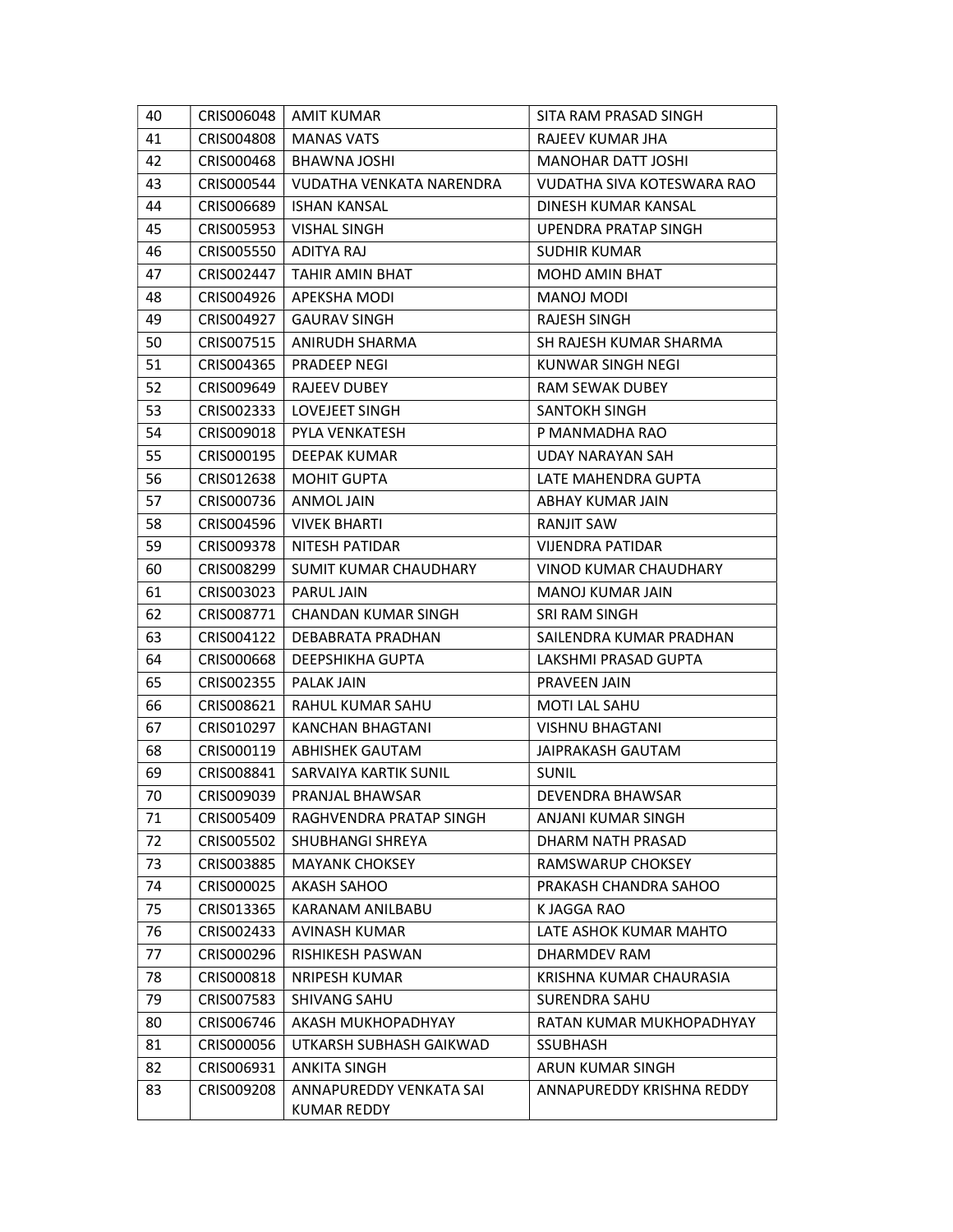| 84  | CRIS003221               | <b>SURESH KUMAR</b>           | <b>KESA RAM</b>                 |
|-----|--------------------------|-------------------------------|---------------------------------|
| 85  | CRIS004949               | RISHAV RAJ                    | SUNIL KUMAR CHOUDHARY           |
| 86  | CRIS012670               | ASTITVA CHOUKSEY              | SURENDRA KUMAR CHOUKSEY         |
| 87  | CRIS000104               | PARAS GUPTA                   | SANJAY GUPTA                    |
| 88  | CRIS008218               | NITESH DOHRE                  | <b>VIJAY KUMAR</b>              |
| 89  | CRIS000506               | ARYAN RAJ                     | JAYNANDAN RAY                   |
| 90  | CRIS000076               | <b>GHULE NIKHIL SURESH</b>    | <b>SURESH</b>                   |
| 91  | CRIS012942               | <b>DEEPAK SONI</b>            | <b>NAND KISHOR SONI</b>         |
| 92  | CRIS006661               | ANKIT KUMAR AHIRWAR           | ASHOK KUMAR AHIRWAR             |
| 93  | CRIS012672               | HARENDRA KUMAR BAGHEL         | RAMESHWAR DAYAL                 |
| 94  | CRIS009353               | PRASHANT KUMAR                | <b>MADHESHWAR PANDEY</b>        |
| 95  | CRIS013163               | VIVEK KUMAR                   | <b>SHIV BAHADUR</b>             |
| 96  | CRIS007136               | <b>SAMNA S</b>                | SALIM                           |
| 97  | CRIS003511               | POOJA KUMARI                  | <b>SHATRUGHANA CHOUBEY</b>      |
| 98  | CRIS004258               | RATUL SUTRADHAR               | <b>GOURANGA SUTRADHAR</b>       |
| 99  | CRIS005737               | TISHA RAJESH MADAME           | <b>RAJESH MADAME</b>            |
| 100 | CRIS009866               | DIGESHWAR DEWANGAN            | MAHADEV DEWANGAN                |
| 101 | CRIS009526               | DIPTANGSU SAMADDAR            | DIPAK KUMAR SAMADDAR            |
| 102 | CRIS000379               | GEETANJALI                    | R.SATYANARAYAN                  |
| 103 | CRIS011140               | ABDALLAH ARSHAD               | ARSHAD ALI                      |
| 104 | CRIS004260               | <b>SUPRATIM MALLICK</b>       | LATE SUBRATA MALLICK            |
| 105 | CRIS003367               | AJAY KUMAR MEENA              | VINOD KUMAR MEENA               |
| 106 | CRIS000677               | PRACHI NISHAD                 | MR. RAM NATH NISHAD             |
| 107 | CRIS007802               | ASHI SAINI                    | <b>VIRENDER SAINI</b>           |
| 108 | CRIS011750               | <b>SUBHAM VERMA</b>           | SUBHAS CHANDRA VERMA            |
| 109 | CRIS004480               | SANJAY KUMAR                  | SHAMBHU SHARAN SINGH            |
| 110 | CRIS000266               | <b>SHUBHAM SAINI</b>          | RISHI PAL SINGH SAINI           |
| 111 | CRIS009394               | <b>KOMAL KUMARI</b>           | <b>GOPAL PRASAD GUPTA</b>       |
| 112 | CRIS006835               | PRASHANT KUMAR SONI           | <b>NARESH SONI</b>              |
| 113 | CRIS004888               | AHUJA VIPUL MANOHAR           | MANOHARLAL DNYANCHAND           |
|     |                          |                               | AHUJA                           |
| 114 | CRIS002386               | SHWETA AGARWAL                | PANKAJ KUMAR                    |
| 115 | CRIS007356               | <b>GOHIL KALP DINESHKUMAR</b> | <b>GOHIL DINESHBHAI MANILAL</b> |
| 116 | CRIS007561               | ADHIKONDA BALA                | A BALA VENKATA RAMANA           |
|     |                          | <b>SATISHCHANDRA</b>          |                                 |
| 117 | CRIS008382<br>CRIS004875 | MD OWAIS ANSARI               | MD MUSHTAQUE ALAM               |
| 118 |                          | <b>JARUPLA GORYA</b>          | <b>JARUPLA GOPAL</b>            |
| 119 | CRIS003689               | <b>MOHIT KUMAR</b>            | <b>BHARAT KUMAR RAJPOOT</b>     |
| 120 | CRIS001802               | <b>MAYANK</b>                 | <b>BALBIR SINGH</b>             |
| 121 | CRIS000047               | <b>MANISH KUMAR</b>           | UMESH KUMAR CHAUDHARY           |
| 122 | CRIS006276               | DIVYA KUMAR SONI              | ANIL KUMAR SONI                 |
| 123 | CRIS000890               | THOOL RITIK VINOD             | <b>VINOD THOOL</b>              |
| 124 | CRIS000180               | KUSHAL KANTI MAJUMDER         | <b>MANIK MAJUMDER</b>           |
| 125 | CRISO04865               | RAHUL ARVIND MOOL             | ARVIND MOOL                     |
| 126 | CRIS007994               | NENAVATH MOUNIKA BAI          | NENAVATH ANJANEYULU NAIK        |